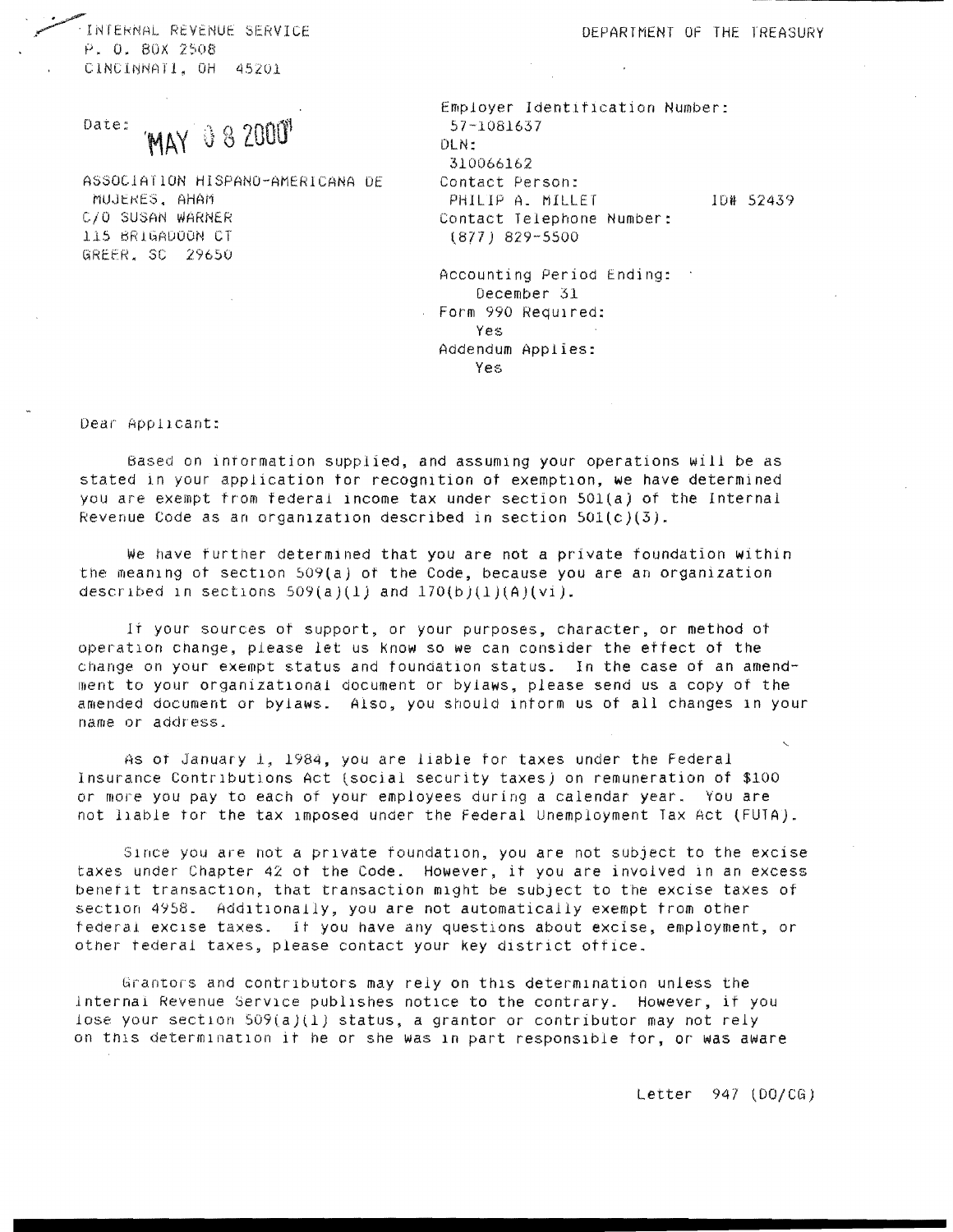#### ASSOCIATION HlSPANO-AMERICANA DE

of, the act or failure to act, or the substantial or material change on the part of the organization that resulted in your loss of such status, or if he or she acquired knowledge that the Internal Revenue Service had given notice that you would no longer be classified as a section 509(a)(1) organization.

 $-2-$ 

Donors may deduct contributions to you as provided in section 170 of the Code. Bequests, legacies, devises, transfers, or gifts to you or for your use are deductIble for federal estate and gift tax purposes if they meet the applicable provisions of Code sections 2055, 2106, and 2522.

ContributIon deductions are allowable to donors only to the extent that their contributions are gifts, with no consideration received. Ticket purchases and Similar payments In conjunction with fundralsing events may not necessarIly quality as deductIble contributIons, depending on the circumstances. See Revenue Ruling 67-246, published in Cumulative-Bulletin 1967-2, on page 104, WhICh sets torth guidelInes regarding the deductIbilIty, as charltable contributions, of payments made by taxpayers for admission to or other participation in fundraising activities for charity.

In the heading of this letter we have indicated whether you must file Form 990, Return ot OrganIzation Exempt from Income Tax. If Yes is indicated, you are reqUIred to file Form 990 only If your gross receipts each year are normally more than \$25,000. However, if you receive a Form 990 package in the mail, please fIle the return even If you do not exceed the gross receipts test. It you are not required to file. simply attach the label provided, check the box in the heading to indicate that your annual gross receipts are normally \$25,000 or less, and Sign the return.

If a return is required, It must be filed by the 15th day of the fifth month after the end of your annual accounting period. A penalty of \$20 a day 1S charged when a return is filed late. unless there is reasonable cause for the delay. However, the maximum penalty Charged cannot exceed \$10,000 or 5 percent of your gross receipts for the year, whichever is less. For organizations with gross receipts exceeding \$1,000,000 in any year, the penalty 1S \$100 per day per return, unless there is reasonable cause for the delay. The maximum penalty for an organization WIth gross receipts exceeding  $$1,000,000$  shall not exceed \$50,000. This penalty may also be charged if a return is not complete, so be sure your return is complete before you file it.

You are reqUired to make your annual information return, Form 990 or Form 990-EI, avaIlable tor publ1C inspection for three years after the later at the due oate ot the return or the date the return Isrfiled. You are also required to make available for public inspection your exemption application, any supporting documents, and your exemptIon letter. Copies of these documents are also required to be provided to any IndiVIdual upon written or In person request WIthout charge other than reasonable fees for copying and postage. You may fulfill this requirement by placing these documents on the Internet. Penalties may be Imposed for failure to comply with these requirements. Addltlonal lnformatlon IS available 1n Publication 557, Tax-Exempt status tor Your OrganizatIon, or you may call our toll free number shown above.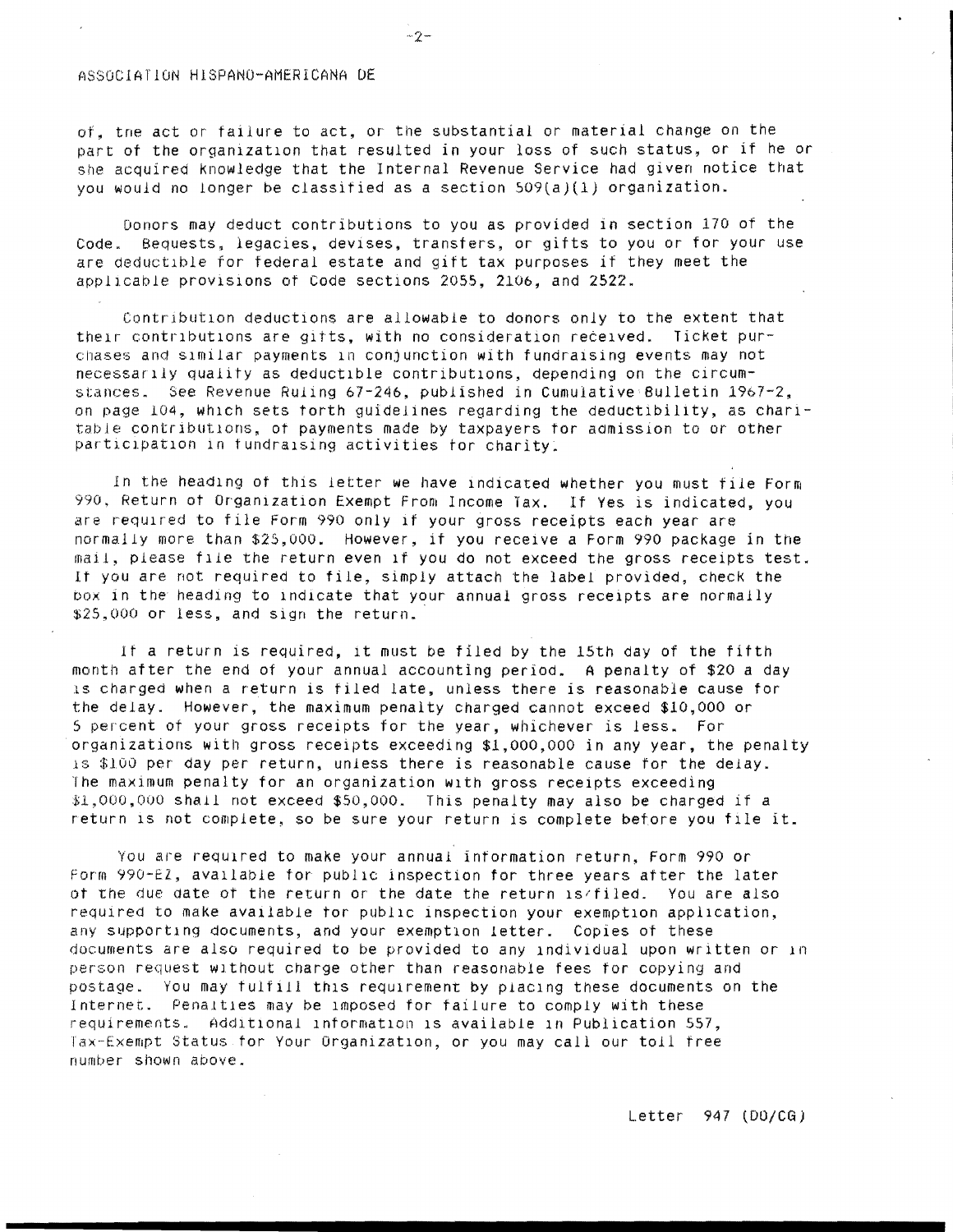#### ASSOCIATION HISPANO-AMERICANA DE

You are not requIred to tIle federal income tax returns unless you are subject to the tax on unrelated business income under section 511 ot the Code. If you are subject to this tax, you must tile an income tax return on Form 990-1. Exempt OrganIzation Business Income Tax Return. In this letter we are not determInIng whether any of your present or proposed actIVItIes are unrelated trade or business as defined in section 513 of the Code.

You need an employer identification number even if you have no employees. It an employer IdentificatIon number was not entered on your application, a number Will be assigned to you and you WIll be adVised of it. Please use that number on all returns you tIle and in all correspondence With the Internal Revenue SerVIce.

If we have indicated in the heading of this letter that an addendum applles, the enclosed addendum is an integral part of this letter.

Because this letter could help resolve any questions about your exempt status and foundation status, you should keep it In your permanent records.

it you have any questions. please contact the person whose name and telephone number are shown in the heading of this letter.

Sincerely yours,

Staren T. Miller

Steven T. MIller Director. Exempt Organizations

EncJosure(s):

Letter 947 (DO/CG)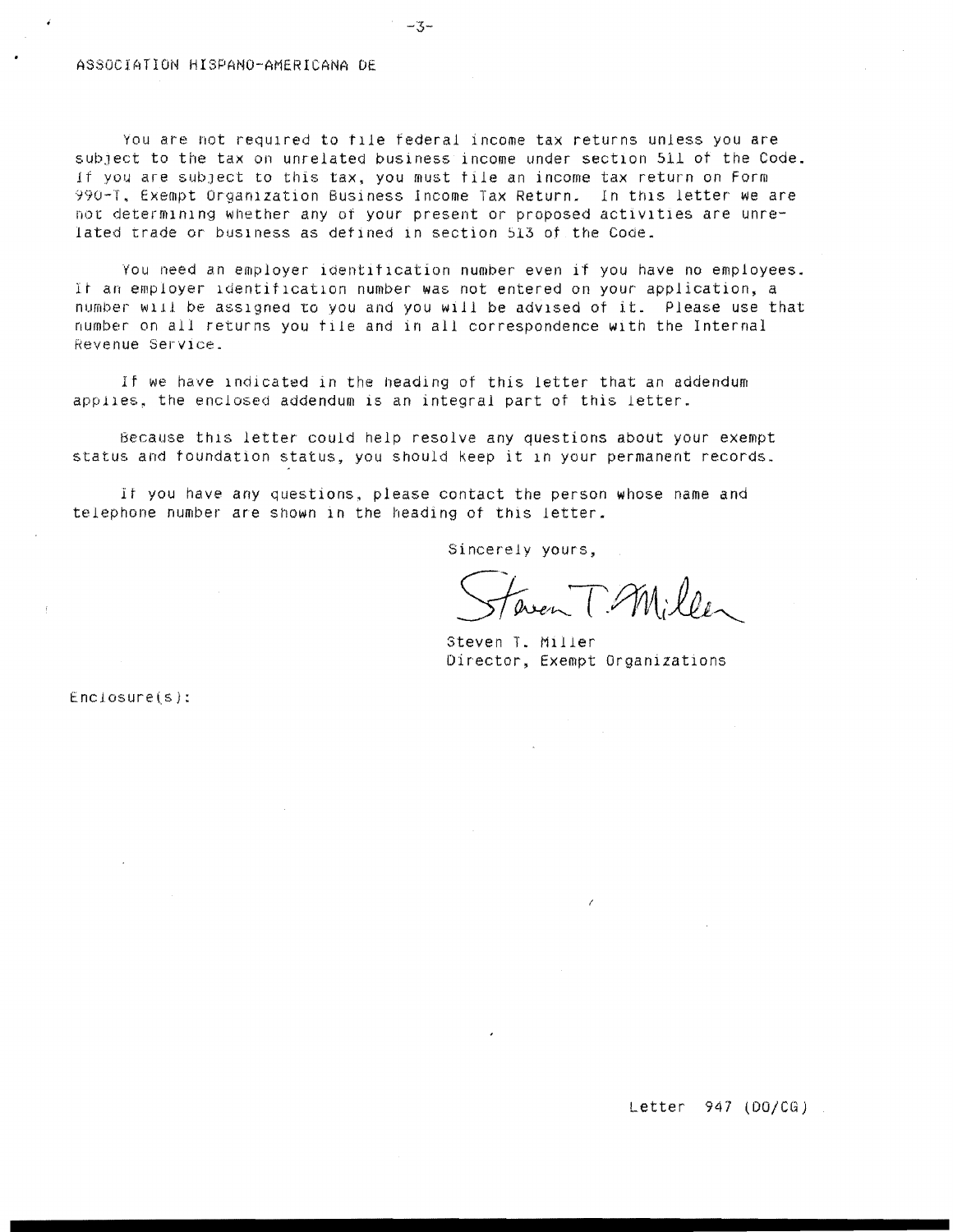### ASSOCIATION HISPANO-AMERICANA DE

はいっこう。 はかい くだいみ かくうきにはつねめ

المستعمل والمستقر والمستحدث والمستحدث والمستحدث والمستحدث والمستحدث والمستحدث والمستحدث والمستحدث والمستحدث

ette som etterne en som av till <mark>den</mark> som et av till av den som vers som att att att starte som <mark>at</mark> en å till<br>Sammet att andre till att andet att anten att andet att att att att att att andet att att att att att att att<br>E conduction and country of the conduction of the conduct  $\label{eq:convergence} \langle \psi^{\mu\nu}_{\infty}(\mathcal{C}^{\mu\nu}\mathcal{C}^{\nu\lambda}_{\infty}(\mathcal{C}^{\nu\lambda}_{\infty}(\mathcal{C}^{\nu\lambda}_{\infty}(\mathcal{C}^{\nu\lambda}_{\infty}(\mathcal{C}^{\nu\lambda}_{\infty}(\mathcal{C}^{\nu\lambda}_{\infty}(\mathcal{C}^{\nu\lambda}_{\infty}(\mathcal{C}^{\nu\lambda}_{\infty}(\mathcal{C}^{\nu\lambda}_{\infty}(\mathcal{C}^{\nu\lambda}_{\infty}(\mathcal{C}^{\nu\lambda}_{\infty}(\mathcal{C}^{\nu\lambda$ 

 $\gamma$  If your organization conducts fund-raising events such as benefit dinners, we are reader Tauctions, membership drives, etc., where something of value is received in the contract of  $\gamma$  return for contributions, you can help your donors avoid difficulties with  $\beta = \gamma_{\alpha} \gamma_{\beta}$  and their income tax returns by assisting them in determining the proper tax treatment of their contributions. To do this you should, in advance of the  $\mathcal{L} = \mathcal{L} \mathcal{L}(\mathbf{V})$ event, determine the fair market value of the benefit received and state it and state it the your fund-raising materials such as solicitations, tickets, and receipts and the serve in the first of the<br>The such a way that your donors can determine how much is deductible and how a conservation of much is not. To assist you in this, the Service has issued Publication 1391, where the Deductibility of Payments Made to Charities Conducting Fund Raising Events. You may obtain copies of Publication 1391 from your local IRS Office. The second was a proport Couldelines for deductible amounts are also set forth in Revenue Ruling 67-246, 1967-2 C.B. 104 and Revenue Procedure 90-12, 1990-1 C.B. 471 and Revenue  $\sim 2\pi^2_{\rm M}$  (  $\sim$ 

 $\sim 100$ 

 $-4-$ 

Procedure 92-49, 1992-26 I.R.B. 18.  $\sim$   $\sim$ 

机回旋 人名梅尔维伦姆 改变 辦 医鼓吹吸入器 医二十

ים.<br>בשל השל של של באירופי במקום של המשלך במשליכה במשליכה בשל היום לא הילדי ביום את המשלך היום מהיום היום במשליכה מ<br>היה היום המשך היה המשליכה ביום אחד הממודד בין היה המודינה היה את היה היה היה היה היה היה היה היה המשליכה

 $\begin{split} \mathcal{J}_{\alpha\beta}^{(1)}&= \sqrt{2} \left[ \cos \left( \frac{\pi}{2} \left( \frac{1}{2} \right) \right) \left( \frac{1}{2} \right) \left( \frac{1}{2} \right) \left( \frac{1}{2} \right) \left( \frac{1}{2} \right) \left( \frac{1}{2} \right) \left( \frac{1}{2} \right) \left( \frac{1}{2} \right) \left( \frac{1}{2} \right) \left( \frac{1}{2} \right) \left( \frac{1}{2} \right) \left( \frac{1}{2} \right) \left( \frac{1}{2} \right) \left( \frac{$ such as the control dependence in this result is the first of the second state of the second  $\langle \sigma(t) \rangle = \rho_{\rm{max}} \left( \gamma_{\rm{max}} \right) \wedge \langle \sigma(t) \rangle \wedge \langle \sigma(t) \rangle \wedge \langle \sigma(t) \rangle \wedge \langle \sigma(t) \rangle \wedge \langle \sigma(t) \rangle \wedge \langle \sigma(t) \rangle \wedge \langle \sigma(t) \rangle \wedge \langle \sigma(t) \rangle \wedge \langle \sigma(t) \rangle \wedge \langle \sigma(t) \rangle \wedge \langle \sigma(t) \rangle \wedge \langle \sigma(t) \rangle \wedge \langle \sigma(t) \rangle \wedge \langle \sigma(t) \rangle \wedge \langle \sigma(t) \rangle \wedge \langle \sigma(t) \rangle \wedge \langle \sigma(t) \rangle \w$ ರ ಪ್ರಸಾದ ಸಂಸ್ಥೆಯ ಸಂಸ್ಥೆಯ ಸಂಸ್ಥೆಯ ಸಂಸ್ಥೆಯ ಸಂಸ್ಥೆಯ ಸಂಸ್ಥೆಯ ಸಂಸ್ಥೆಯ ಸಂಸ್ಥೆಯ ಸಂಸ್ಥೆಯ ಸಂಸ್ಥೆಯ ಸಂಸ್ಥೆಯ ಸಂಸ್ಥೆಯ ಸಂಸ್ಥ<br>ಪ್ರಸಾದ ಸಂಸ್ಥೆಯ ಸಂಸ್ಥೆಯ ಸಂಸ್ಥೆಯ ಸಂಸ್ಥೆಯ ಸಂಸ್ಥೆಯ ಸಂಸ್ಥೆಯ ಸಂಸ್ಥೆಯ ಸಂಸ್ಥೆಯ ಸಂಸ್ಥೆಯ ಸಂಸ್ಥೆಯ ಸಂಸ್ಥೆಯ ಸಂಸ್ಥೆಯ ಸಂಸ್ಥೆಯ ಾಲು ಸಂಪಾದಕ್ಕೆ ಸಂಘೋಷಿಸಿದ್ದಾರೆ. ಅವರ ಸಂಸ್ಥೆ ಮಾಡಿದ ಕಾರ್ಯಕ್ರಮ ಕಾರ್ಯಕ್ರಮ ಮಾಡಿದರು.<br>ಸಂಸ್ಥೆ ಹಾಗೂ ಸಂಸ್ಥೆಗಳಿಗೆ ಕೈಲಿ ನಡೆಸಿದ್ದಾರೆ. ಅವರ ಸಂಸ್ಥೆ ಮಾಡಿದ ಕಾರ್ಯಕ್ರಮ ಕಾರ್ಯಕ್ರಮ ಕಾರ್ಯಕ್ರಮ ಕಾರ್ಯಕ್ರಮ ಕಾರ್ಯಕ್ರಮ<br>ಹಾಗೂ ಸಂಸ್ಥೆಗಳ ಸಂಸ್ಥೆಗಳಿಗೆ ಸಂಸ್ಥೆಗಳ  $\tilde{B}(\tilde{\omega})$  .  $\alpha = 1, 1, 2, 5$ 

such a complete the policy of the complete state of the second state and  $\frac{1}{2\pi} \left[ \left( \frac{1}{2} \right)^2 \left( \frac{1}{2} \Phi^2 \left( \frac{1}{2} \right)^2 \left( \frac{1}{2} \Phi^2 \left( \frac{1}{2} \right)^2 \right) + \left( \frac{1}{2} \Phi^2 \left( \frac{1}{2} \right)^2 \right) \right] \right] \left( \frac{1}{2} \Phi^2 \left( \frac{1}{2} \Phi^2 \left( \frac{1}{2} \right)^2 \right) \right) \left( \frac{1}{2} \Phi^2 \left( \frac{1}{2} \Phi^2 \left( \frac{1}{2} \right)^2 \right) \right) \$  $\sim$  $\mathcal{V}_{\mathcal{L}}$ an and the second state of the company of the second second second second second second second second second second second second second second second second second second second second second second second second second s and the state of the state and the state of the state of the state of the

 $\begin{split} \mathcal{A}(\frac{1}{2})^2&=\left(\frac{1}{2}\left(1-\frac{1}{2}\right)\left(\frac{1}{2}\right)^2+\left(\frac{1}{2}\left(\frac{1}{2}\right)\left(\frac{1}{2}\right)\right)^2+\left(\frac{1}{2}\left(\frac{1}{2}\right)\left(\frac{1}{2}\right)\right)^2+\left(\frac{1}{2}\left(\frac{1}{2}\right)\left(\frac{1}{2}\right)\right)^2+\left(\frac{1}{2}\left(\frac{1}{2}\right)\left(\frac{1}{2}\right)\left(\frac{1}{2}\right)\right)^2\\ &\qquad\qquad\left(\frac{1}{2}\left(\frac{1}{2}\right)\left(\$  $\mathbf{r}$  $\sim 10$ an Salaman<br>Salaman Salaman<br>Salaman Salaman  $\mathcal{O}(\mathcal{O}_{\mathcal{A}}^{\mathcal{A}})$  , where  $\mathcal{O}_{\mathcal{A}}^{\mathcal{A}}$  and  $\mathcal{O}_{\mathcal{A}}^{\mathcal{A}}$  $\label{eq:2} \begin{split} \mathcal{L}_{\text{max}}(\mathcal{L}_{\text{max}}) = \frac{1}{2} \sum_{i=1}^{N} \mathcal{L}_{\text{max}}(\mathcal{L}_{\text{max}}) \mathcal{L}_{\text{max}}(\mathcal{L}_{\text{max}}) \mathcal{L}_{\text{max}}(\mathcal{L}_{\text{max}}) \mathcal{L}_{\text{max}}(\mathcal{L}_{\text{max}}) \mathcal{L}_{\text{max}}(\mathcal{L}_{\text{max}}) \mathcal{L}_{\text{max}}(\mathcal{L}_{\text{max}}) \mathcal{L}_{\text{max}}(\mathcal{L}_{\text{max}}) \mathcal{L}_{$ 

 $\label{eq:2.1} \begin{split} \mathcal{F}^{(1)}_{\text{max}}(x) &= \frac{1}{x^2} \left( x \right)^{-\frac{1}{2}} \left( \begin{array}{cc} 1 & \text{if } \\ & \text{if } \\ & \text{if } \\ & \text{if } \end{array} \right) \end{split}$  $\label{eq:2} \mathcal{F}(\mathcal{F}) = \mathcal{F}(\mathcal{F})$ 

 $\frac{1}{\sqrt{2}}$  .

าวเลขาย (ซึ่ง) แต่ตัวกับการเลย เหตุการของรู้รับการเด็กเหตุการเลขายิ่งเลขาวเราเก่า เป็นเป็นที่สุด<br>รับสังคม (เป็นที่ 19 ปี เป็นที่สุดของ เป็นรับสังคม (เป็นการเก่ายว่า เป็นการเก่ายว่า สุดของเด็กของเด็ก<br>เป็นรับและ (เป็นเป็นกา

onthis consistent in a state to a straight of the state of the state of the state of the state of the state of can be a special continuously controlled in an impact of the property of the couple New Products and American Contracts

the consecution of the contract of the contract of the contract of the contract of the 的复数建数 化槽子酸 电接触 机电阻

## Distinct the Chapter plant  $\langle \hat{h}(\hat{\mathbf{x}}_i), \hat{\mathbf{r}} \mathbf{y}_i \rangle, \langle \hat{\mathbf{y}}_i \rangle \in \mathbb{R}^{n \times d} \mathbb{R}^{d} \mathbb{R}^{d \times d \times d}$

.<br>In the South Company of the South Marian Company and the search of the South Company of the South House Company

 $\mathcal{L}_{\rm{max}} \approx 10^{-2}$  .  $\frac{d}{dt}$  .

 $\begin{split} \mathcal{L}_{\text{max}}(\mathcal{L}_{\text{max}}(\mathcal{L}_{\text{max}}(\mathcal{L}_{\text{max}}(\mathcal{L}_{\text{max}}(\mathcal{L}_{\text{max}}(\mathcal{L}_{\text{max}}(\mathcal{L}_{\text{max}}(\mathcal{L}_{\text{max}}(\mathcal{L}_{\text{max}}(\mathcal{L}_{\text{max}}(\mathcal{L}_{\text{max}}(\mathcal{L}_{\text{max}}(\mathcal{L}_{\text{max}}(\mathcal{L}_{\text{max}}(\mathcal{L}_{\text{max}}(\mathcal{L}_{\text{max}}(\mathcal{L}_{\text{max}}(\mathcal{L}_{\text{max}}(\mathcal{L}_{$  $\sim 10^{-11}$ **Catalogue**  $\mathcal{L}_{\mathbf{A}}=\mathcal{L}_{\mathbf{A}}\mathcal{L}_{\mathbf{A}}$  .  $\label{eq:2} \frac{1}{2}\sum_{i=1}^n\frac{1}{2}\sum_{j=1}^n\frac{1}{2}\sum_{j=1}^n\frac{1}{2}\sum_{j=1}^n\frac{1}{2}\sum_{j=1}^n\frac{1}{2}\sum_{j=1}^n\frac{1}{2}\sum_{j=1}^n\frac{1}{2}\sum_{j=1}^n\frac{1}{2}\sum_{j=1}^n\frac{1}{2}\sum_{j=1}^n\frac{1}{2}\sum_{j=1}^n\frac{1}{2}\sum_{j=1}^n\frac{1}{2}\sum_{j=1}^n\frac{1}{2}\sum_{j=1}^n\frac{$  $\sim 10^{-1}$ 

Control Agent Address Control Communications

profile a more of provided a country of straight and the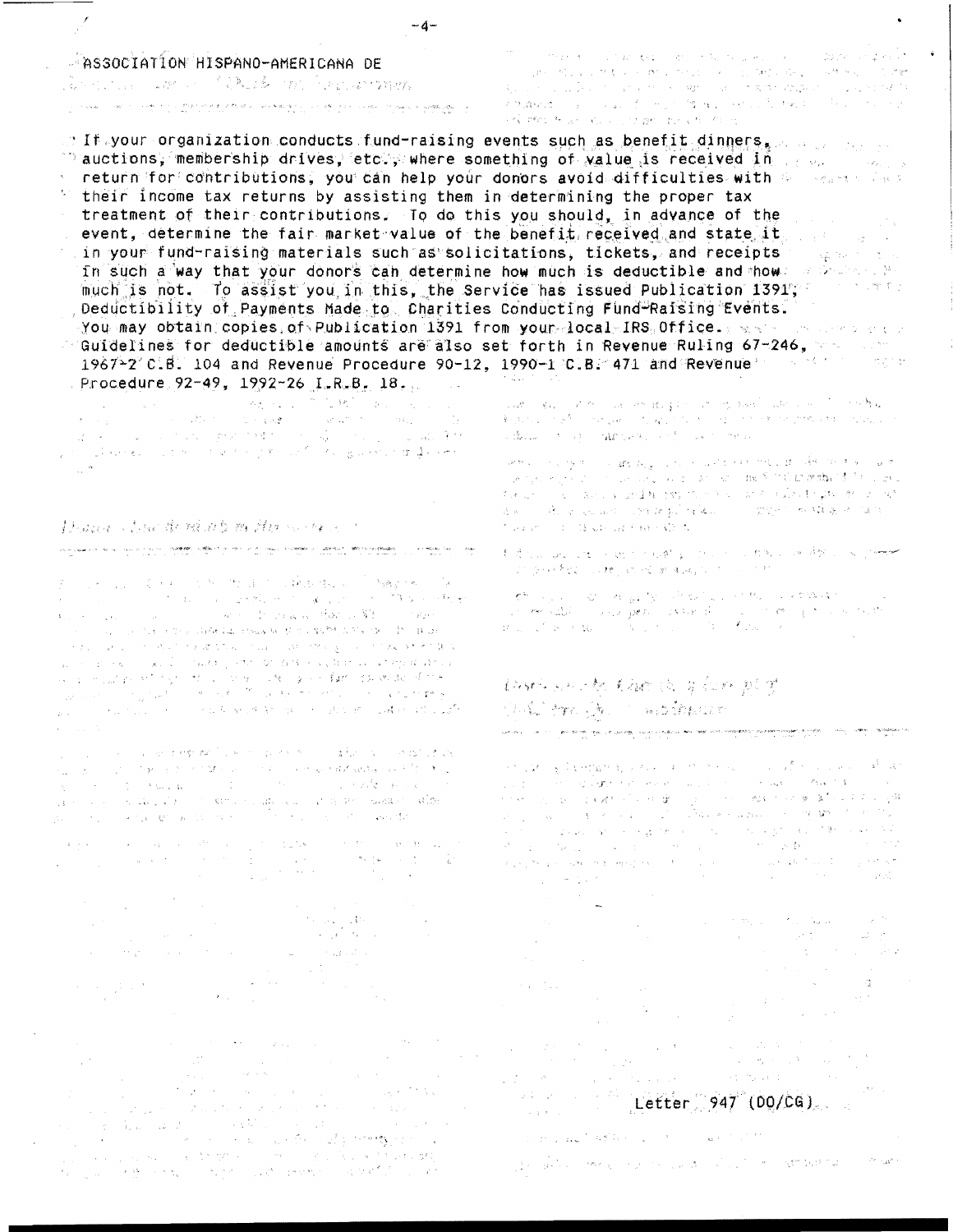UNDER THE NEW LAW, CHARITIES WILL NEED TO PRO-VIDE NEW KINDS OF INFORMATION TO DONORS. Failure to do so may result in denial of deductions to donors and the imposition of penalties on charities.

Legislation signed into law by the President on August 10. 1993. contains a number of significant provisions affecting tax-exempt charitable organizations described in section 501(c)(3) of the Internal Revenue Code. These provisions include: (I) new substantiation requirements for donors. and (2) new public disclosure requirements for charities (with potential penalties for failing to comply). Additionally. charities should note that donors could be penalized by loss of the deduction if they fail to substantiate. THE SUBSTANTIATION AND DISCLOSURE PROVISIONS APPLY TO CONTRIBUTIONS MADE AFTER DECEMBER 31,1993.

Charities need to familiarize themselves with these tax law changes in order to bring themselves into compliance. This Publication alerts you to the new provisions affecting tax-exempt charitable organizations. Set forth below are brief descriptions of the new law's key provisions. The Internal Revenue Service plans to provide further guidance in the near future. The contract of the contract of the contract of the contract of the contract of the contract of the contract of the contract of the contract of the contract of the contract of the contract of the contract of the co

## *Doiwr's Substantiation Requirements*

Documenting Certain Charitable Contributions. - Beginning January 1. 1994. no deduction will be allowed under section 170 of the internal Revenue Code for any charitable contribution of \$250 or more unless the donor has contemporaneous written substantiation from the charity. In cases where the charity has provided goods or services to the donor in exchange for making the contribution. this contemporaneous written acknowledgement must include a good faith estimate of the value of such goods or services. Thus, taxpayers may no longer rely solely on a cancelled check to substantiate a cash contribution of \$250 or more.

The substantiation must be "contemporaneous." That is. it must be obtained by the donor no later than the date the donor actually files a return for the tax year in which the contribution wasmade. If the return is filed after the due date or extended due date, then the substantiation must have been obtained by the due date or extended due date.

The responsibility for obtaining this substantiation lies with the donor, who must request it from the charity. The charity is not required to record or report this information to the IRS on behalf of donors.

The legislation provides that substantiation will not be required if, in accordance with regulations prescribed by the Secretary. the charity reports directly to the IRS the information required to be provided in the written substantiation. At present, there are no regulations establishing procedures for direct reporting by charities to the IRS of charitable contributions made in 1994. Consequently, charities and donors should be prepared to provide/obtain the described substantiation for 1994 contri· butions of \$250 or more.

There is no prescribed format for the written acknowledgement. For example. letters, postcards or computer-generated forms may be acceptable. The acknowledgement does not have to include the donor's social security or tax identification number. It must, however, provide sufficient information to substantiate the amount of the deductible contribution. The acknowledgement should note the amount of any cash contribution. However, if the donation is in the form of property. then the acknowledgement must describe. but need not value. such property. Valuation of the donated property is the responsibility of the donor.

The written substantiation should also note whether the donee organization provided any goods or services in consideration, in whole or in part, for the contribution and. if so. must provide a description and good-faith estimate of the value of the goods or services. In the new law these are referred to as "quid pro quo contributions."

Please note that there is a new law requiring charities to furnish disclosure statements to donors for such quid pro quo donations in excess of \$75. This Is addressed in the next section regarding Disclosure By Charity.

If the goods or services consist entirely of intangible religious benefits. the statement should indicate this, but the statement need not describe or provide an estimate of the value of these benefits. "Intangible religious benefits" are also discussed in the following section on Disclosure By Charity. If. on the other hand, the donor received nothing in return for the contribution. the written substantiation must so state.

The present law remains in effect that, generally, if the value of an item or group of like items exceeds 55,000, the donor must obtain a qualified appraisal and submit an appraisal summary with the return claiming the deduction.

The organization may either provide separate statements for each contribution of \$250 or more from a taxpayer, or fumish periodic statements substantiating contributions of \$250 or more.

Separate payments are regarded as independent contributions and are not aggregated for purposes of measuring the \$250 threshold. However. the Service is authorized to establish anti-abuse rules to prevent avoidance of the substantiation requirement by taxpayers writing separate smaller checks on the same date.

If donations are made through payroll deductions, the deduction from each paycheck is regarded as a separate payment.

A charity that knowingly provides false written substantiation to a donor may be subject to the penalties for aiding and abetting an understatement of tax liability under section 6701 of the Code.

# *Disclosure* by *Ouzrity* of*Rereipt* if Qpiil*Pro Q}w Contribution*

Beginning January I. 1994. under new section 6115 of the Internal Revenue Code. a charitable organization must provide a written disclosure statement to donors who make a payment. described as a "quid pro quo contribution." in excess of \$75. This requirement is separate from the written substantiation required for deductibility purposes as discussed above. While. in certain circumstances. an organization may be able to meet both requirements with the same written document. an organization must be careful to satisfy the section 6115 written disclosure statement requirement in a timely manner because of the penalties involved.

A quid pro quo contribution is a payment made partly as a contribution and partly for goods or services provided to the donor by the charity. An example of a quid pro quo contribution is where the donor gives a charity \$100 in consideration for a concert ticket valued at \$40. In this example. \$60 would be deductible. Because the, donor's payment (quid pro quo contribution) exceeds 575. the disclosure statement must be furnished. even though the deductible amount does not exceed 575.

Separate payments of \$75 or less made at different times of the year for separate fundraising events will not be aggregated for purposes of the 575 threshold. However. the Service is authorized to develop anti-abuse rules to prevent avoidance of this disclosure requirement in situations such as the writing of multiple checks for the same transaction.

The required written disclosure statement must:

(I) inform the donor that the amount of the contribution that is de